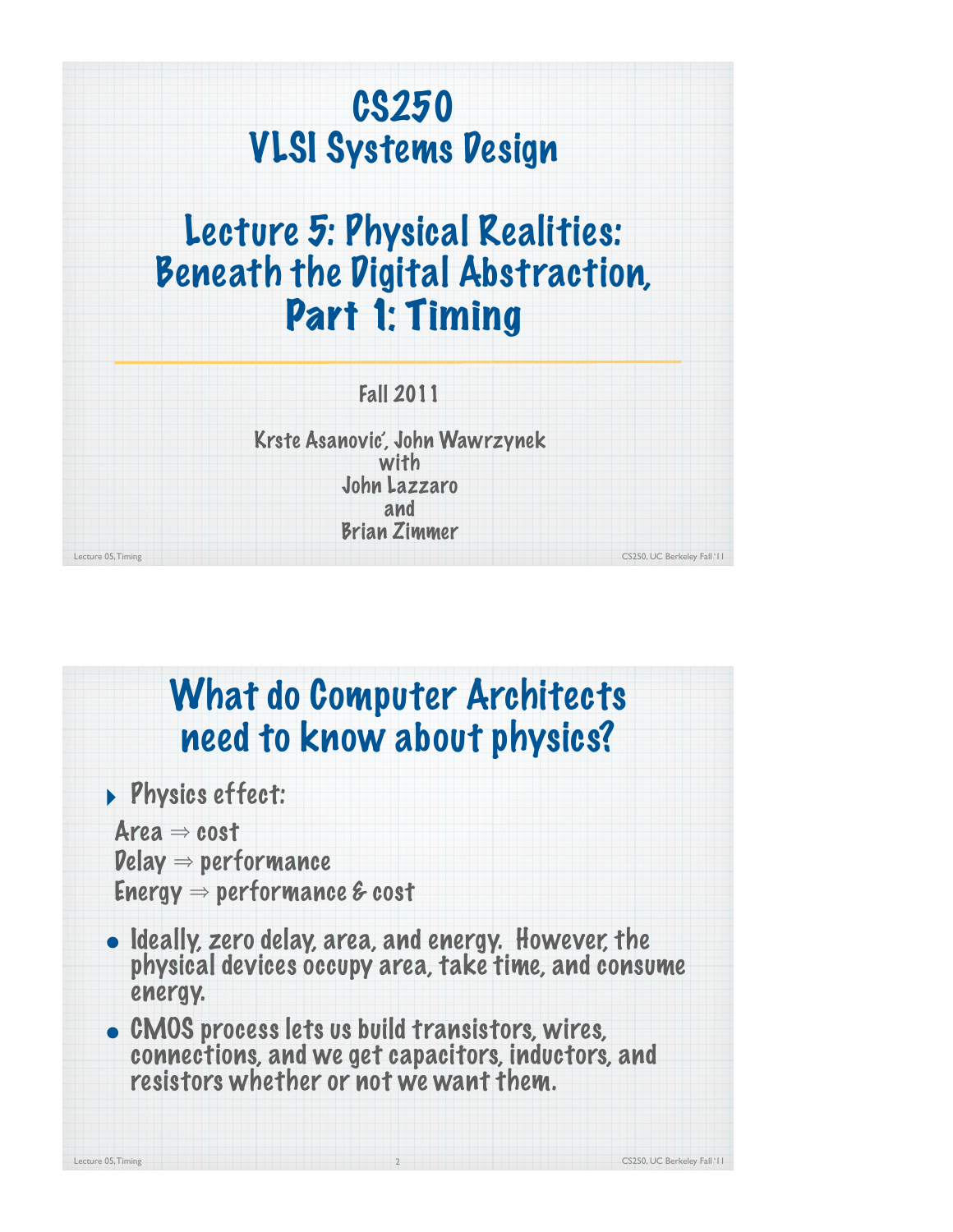

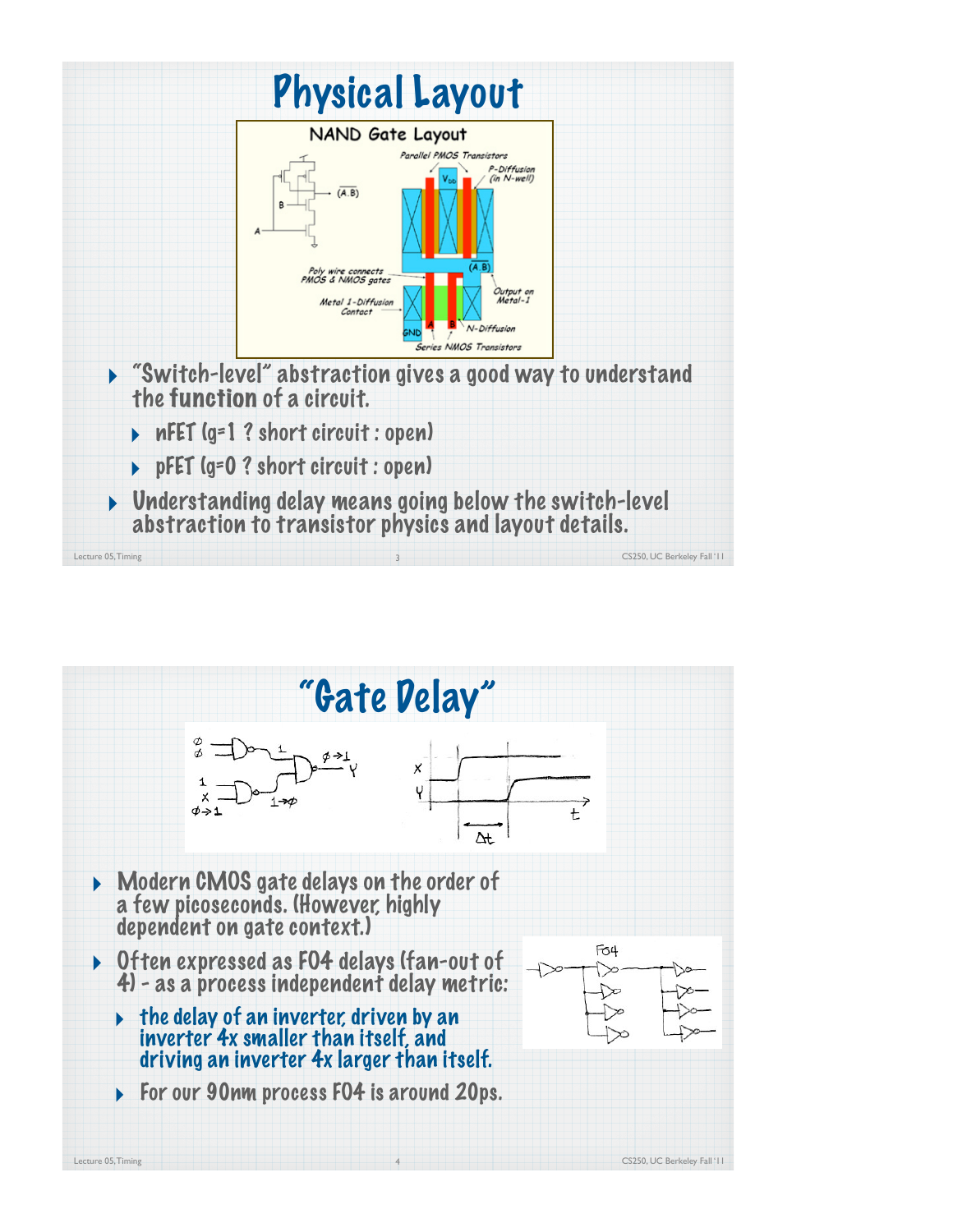

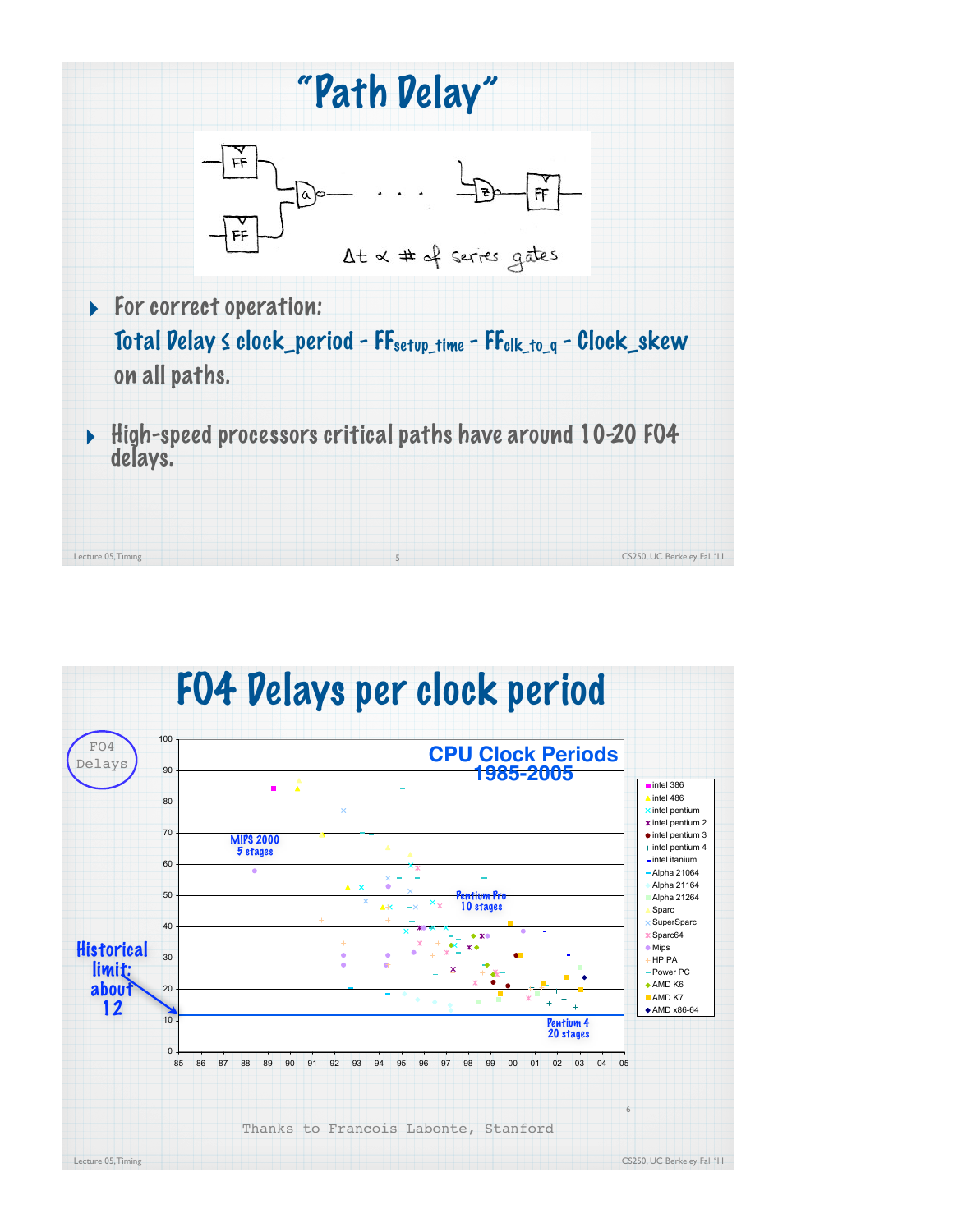

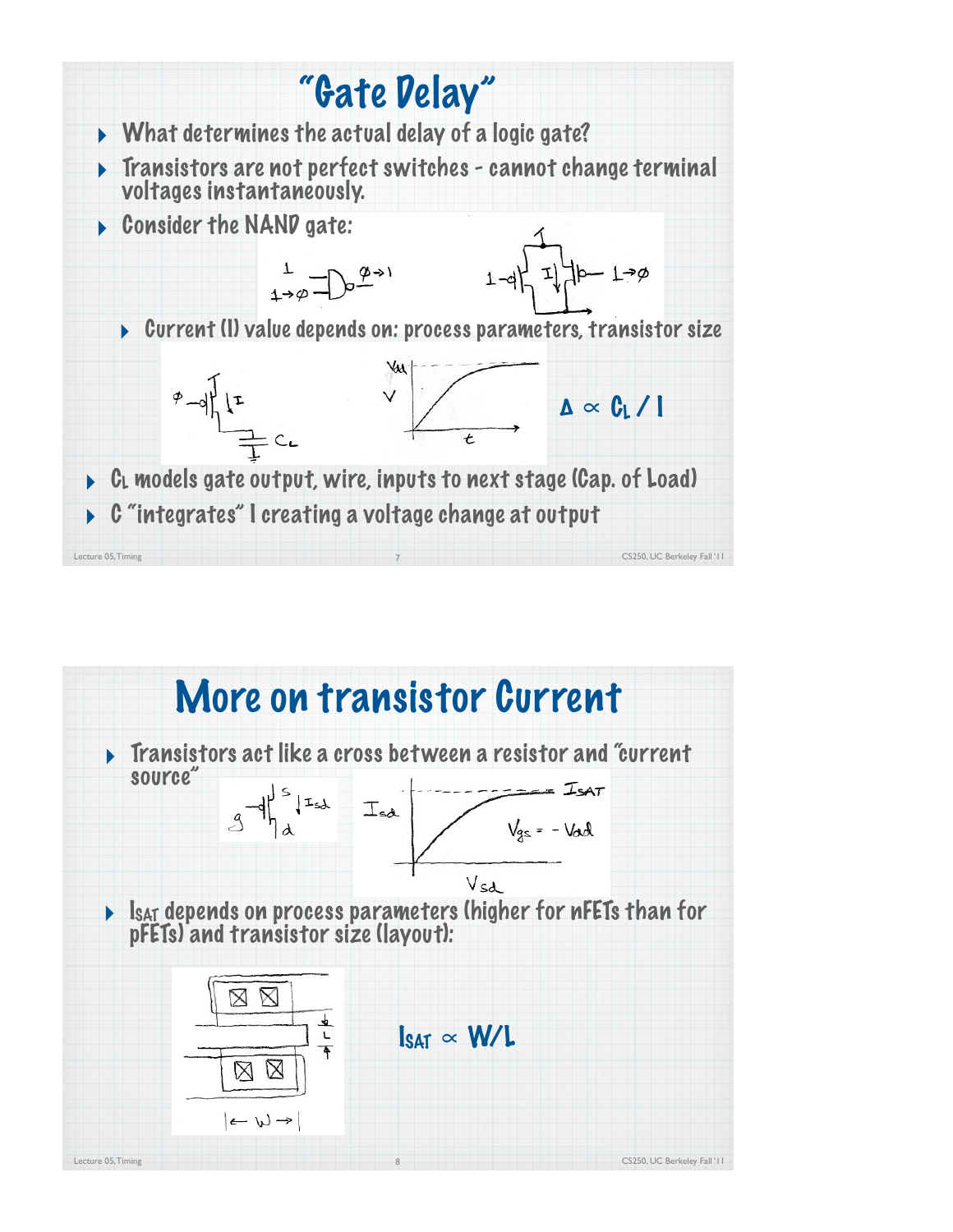

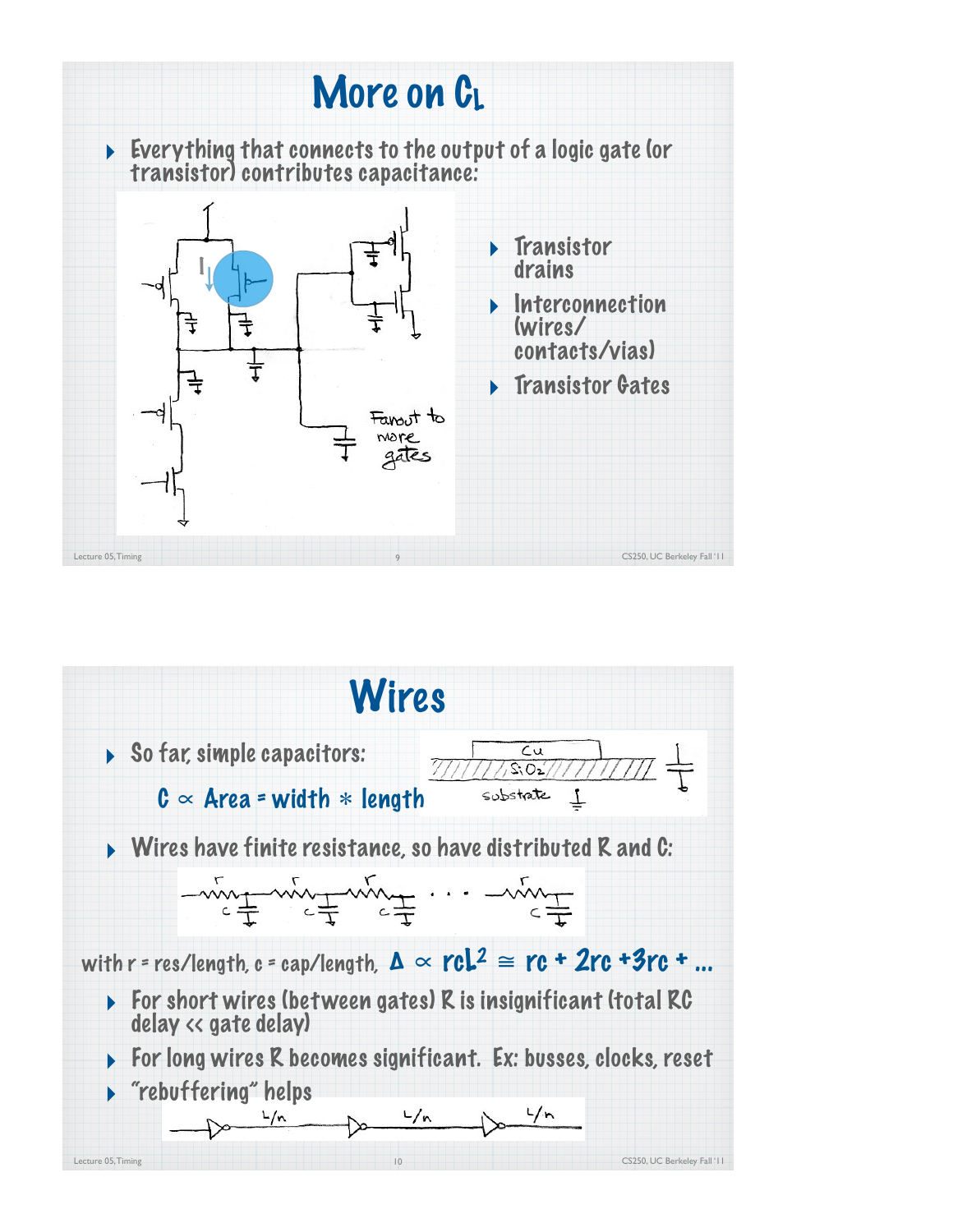

## Driving Large Loads ‣ Large fanout nets: clocks, resets, memory bit lines, off-chip ‣ Relatively small driver results in long rise time (and thus large gate delay) C Staged BuffersStrategy:  $\subset$ ‣ Optimal trade-off between delay per stage and total number of stages ⇒ fanout of ∼4-6 per stage  $+$ stal delay fanout per stage Lecture 05, Timing CS250, UC Berkeley Fall '11 12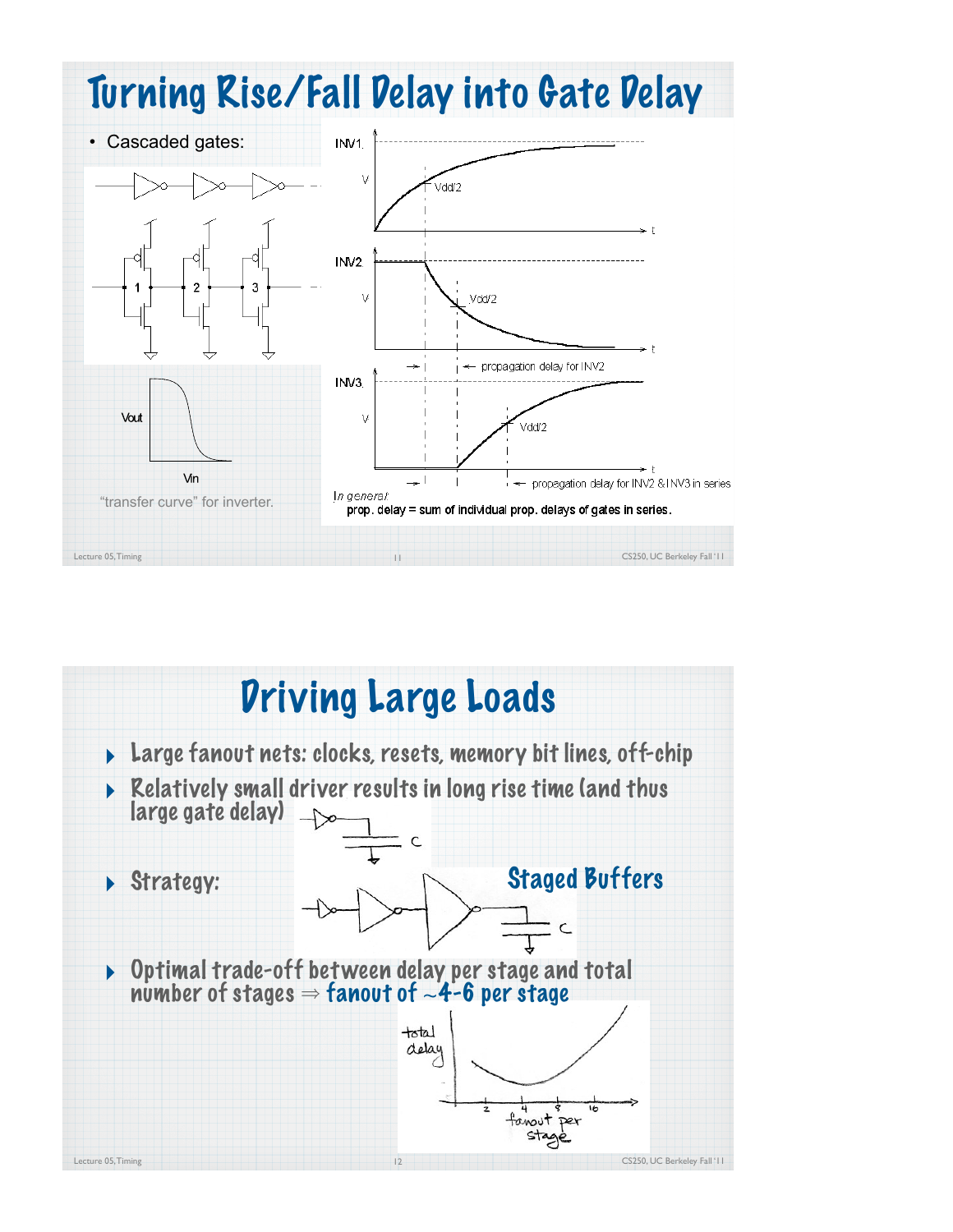

| Who controls the delay?          |                                |                                          |                                       |                              |  |  |
|----------------------------------|--------------------------------|------------------------------------------|---------------------------------------|------------------------------|--|--|
|                                  | foundary<br>engineer<br>(TSMC) | Library<br><b>Developer</b><br>(Aritsan) | <b>CAD Tools (DC)</b><br>IC Compiler) | <b>Designer</b><br>(Brian Z) |  |  |
| $1.$ $*$ of levels               |                                |                                          | synthesis                             | <b>RTL</b>                   |  |  |
| 2. Internal<br>cell delay        | physical<br>parameters         | cell topology,<br>trans sizing           | cell selection                        |                              |  |  |
| 3. Wire<br>delay                 | physical<br>parameters         |                                          | place & route                         | layout<br>generator          |  |  |
| 4. Cell input<br>capacitance     | physical<br>parameters         | cell topology,<br>trans sizing           |                                       | cell selection instantiation |  |  |
| 5. Cell<br>fanout                |                                |                                          | synthesis                             | RTL                          |  |  |
| <b>6. Cell drive</b><br>strength | physical<br>parameters         | transistor<br>sizing                     |                                       | cell selection instantiation |  |  |
| Lecture 05, Timing               |                                | 4                                        |                                       | CS250, UC Berkeley Fall '11  |  |  |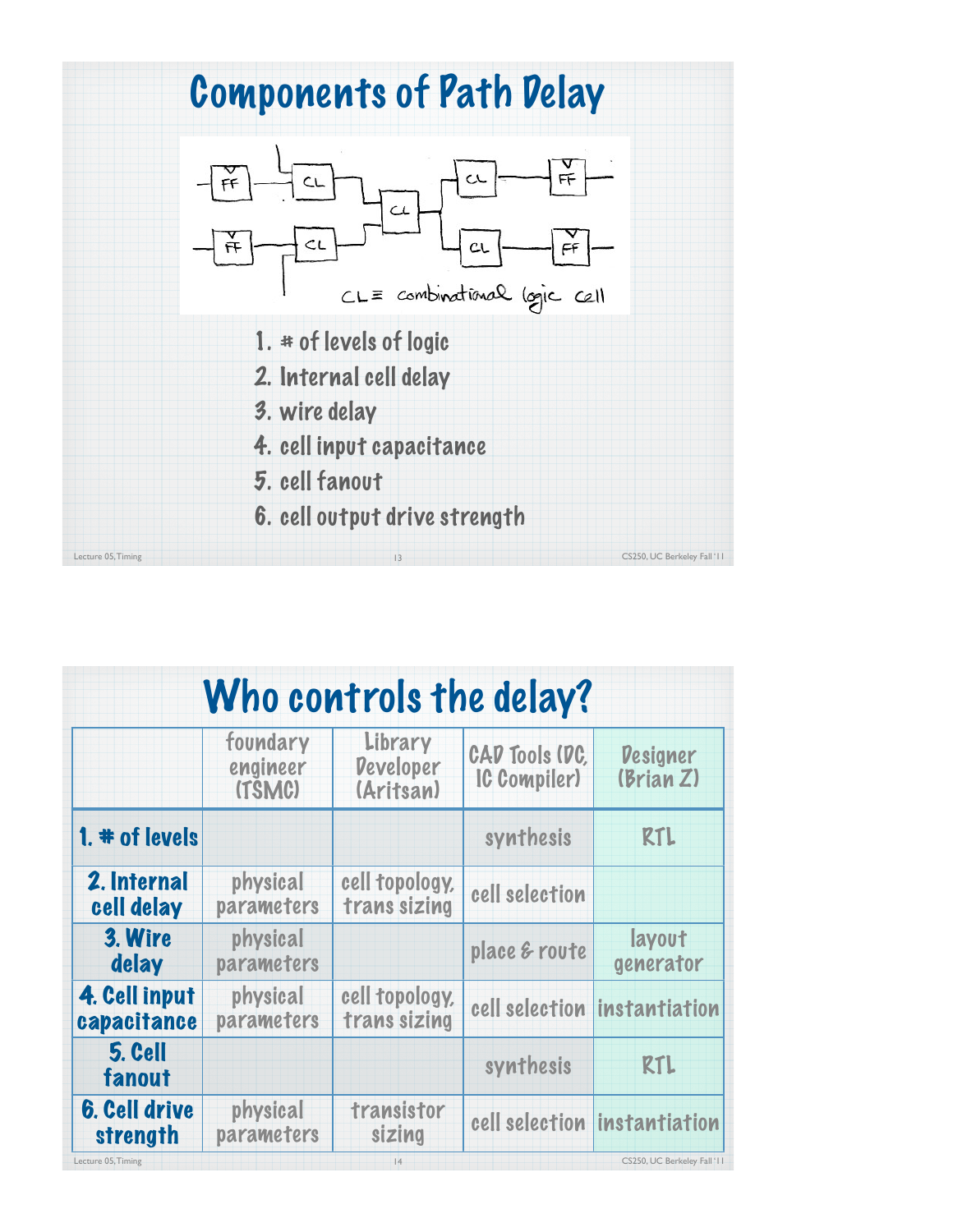

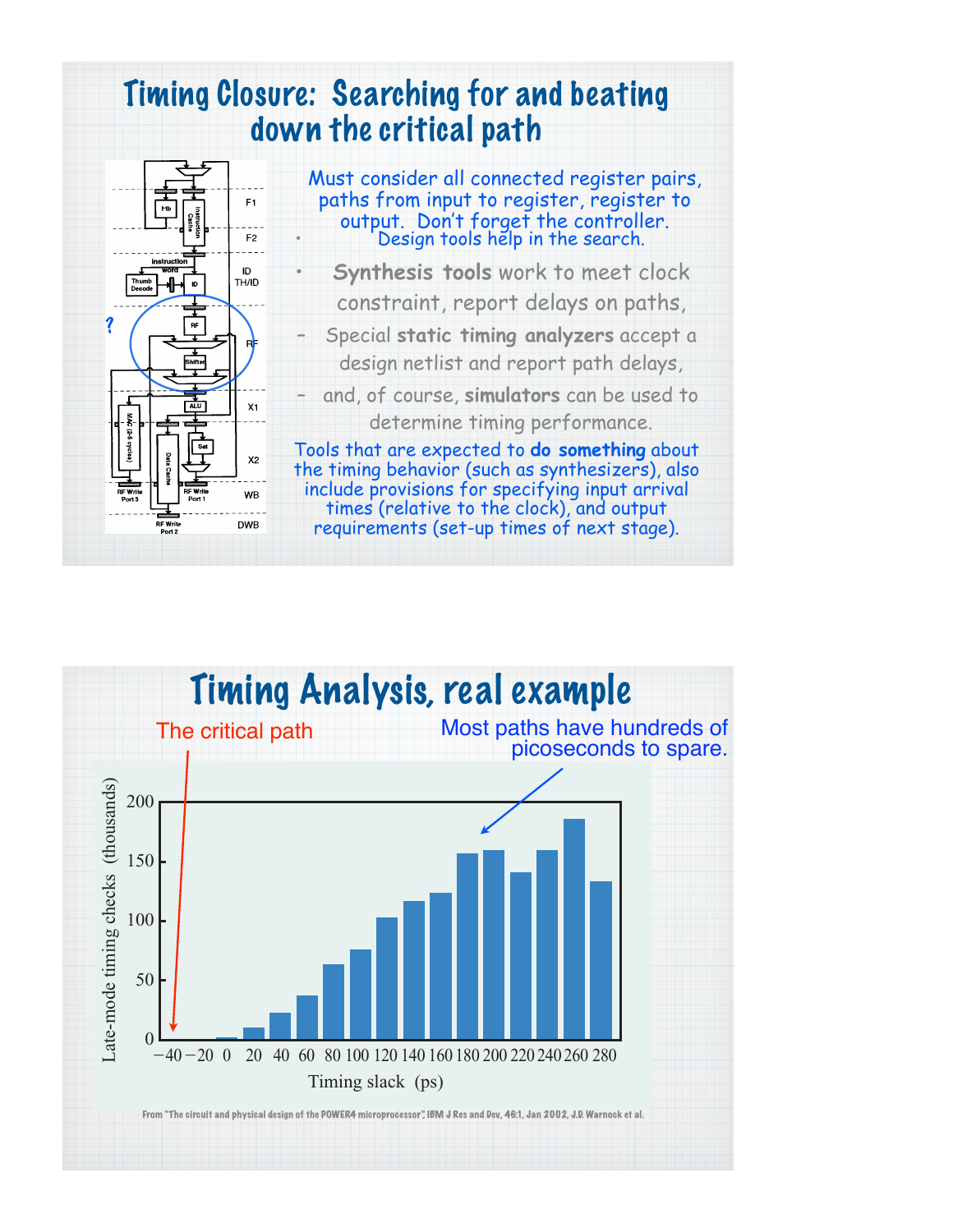